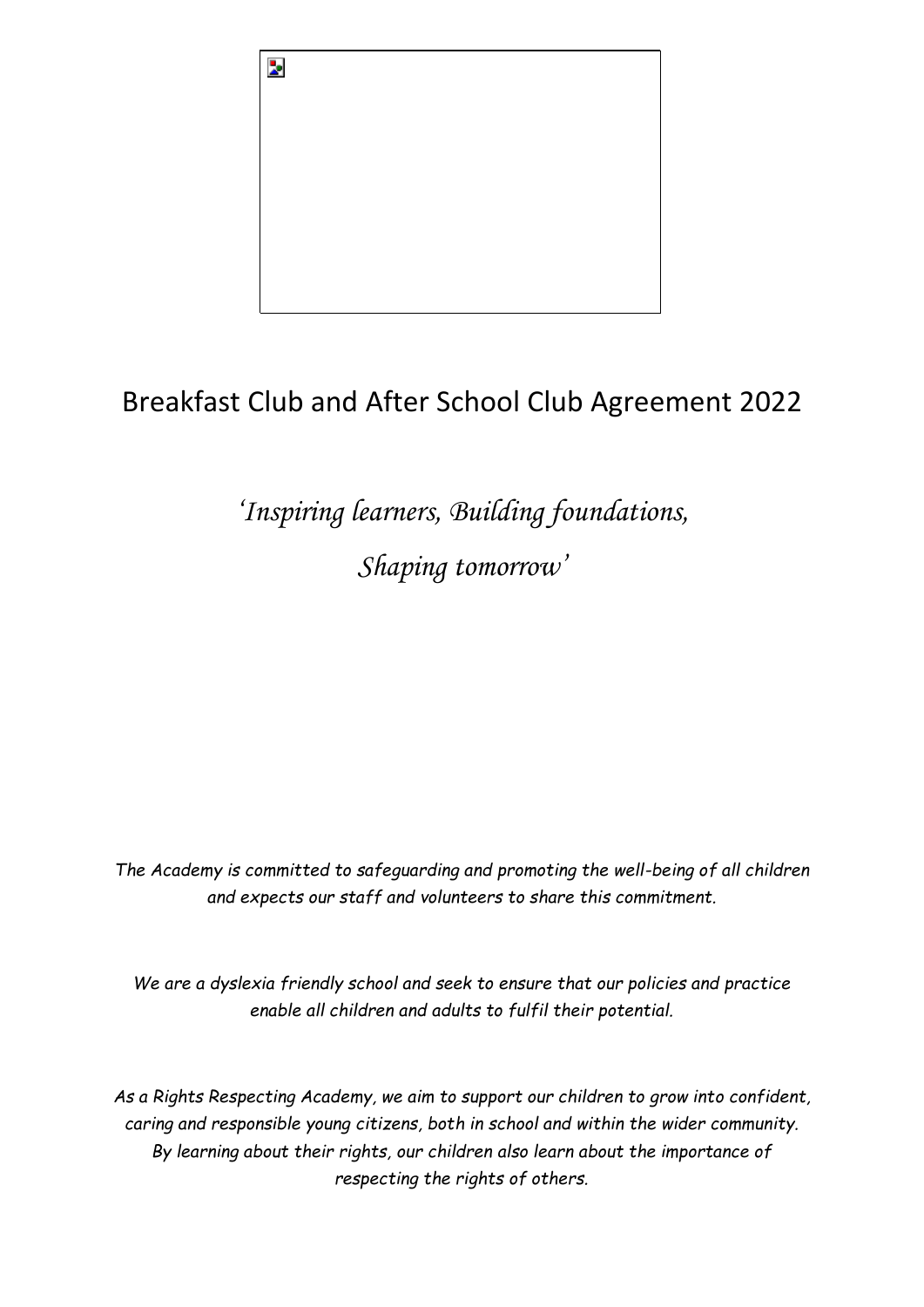### **Aim**

We aim to ensure that we offer our services to all pupils within our school. This service is not offered to children who do not attend the school.

## **Method**

In order to achieve this aim, the Breakfast Club and After School provision operates the following policy:

- We open Monday to Friday, term time only with the exception of teacher days, Bank holidays and unavoidable closure days.
- Our Breakfast Club will open at 8.00am and end at 8.45am (maximum of 40 pupils).
- Our fees are £4.00 for a morning session.
- Our After-School Provision will start at 3.15pm and close at 5.45pm (maximum of 35 pupils).
- Our fees are £5.00 for an afternoon session up to 4.30pm
- Our fees are £8.00 for an afternoon session up to 5.45pm.
- Children who attend extra-curricular activities and require the After-School Club provision will have costs adjusted accordingly.
- All pupils need to be pre-booked, in advance so that we are able to maintain correct staffing ratios. Booking is on a first come, first served basis.

## **Booking**

All pupils need to be pre-booked, in **7 days in advance** so that we are able to maintain correct staffing ratios.

## **Children collected late from a session**

If children are booked in for the shorter afternoon session (until 4.30pm) and are not collected by 4.35, the booking will be changed to the longer afternoon session and parents charged accordingly. Where a child is collected late, after 5.45pm, there will be a fee payable of £25.00. This fee covers the cost of two staff remaining to care for your child, associated utility costs and caretaking.

## **Form completion**

- Parents/carers will be asked to complete all the necessary forms and consents when registering their child.
- Sessions must be booked through MCAS or the school office. All monies are payable on MCAS as we are a cashless school.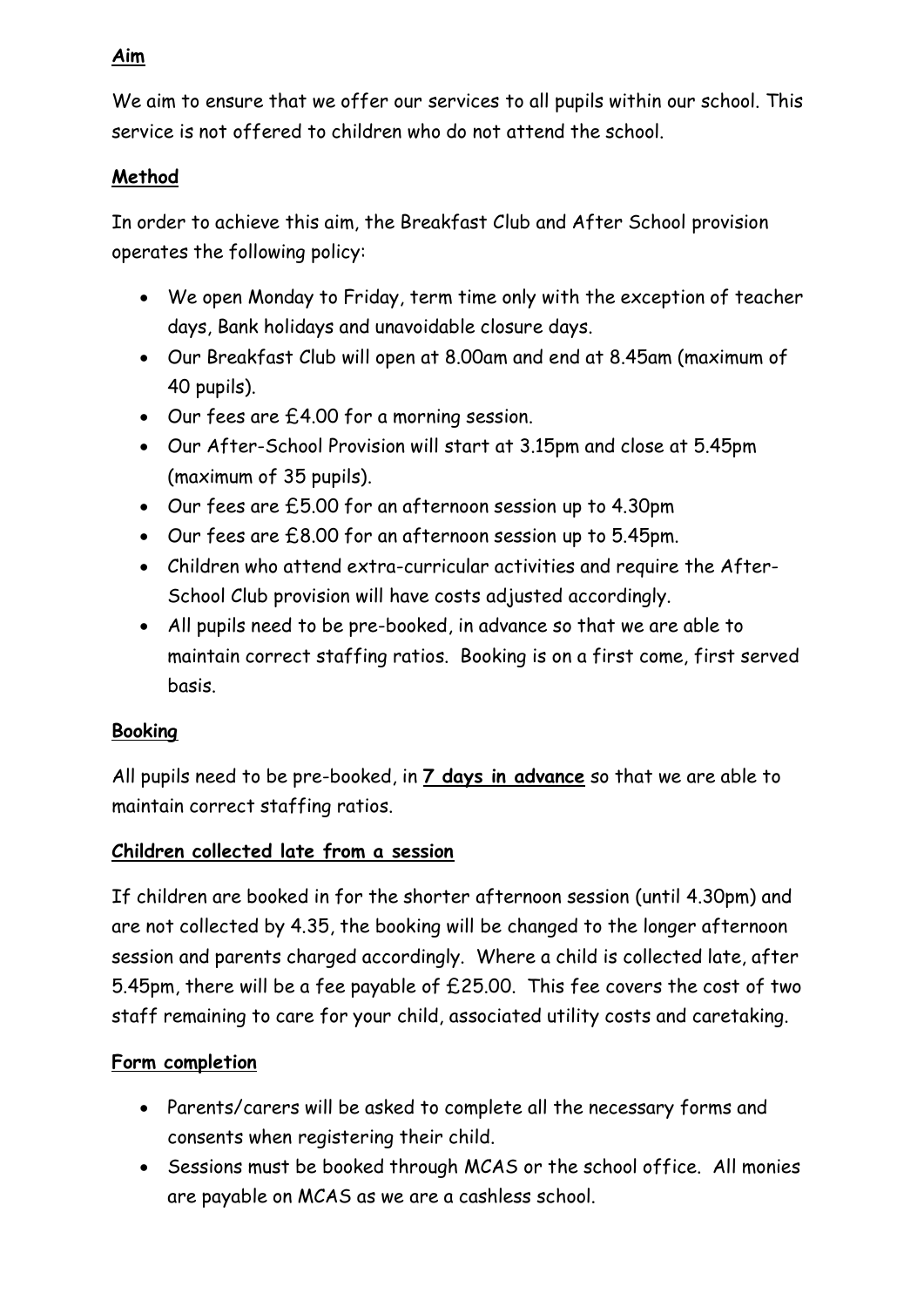### **Food and Meals**

Breakfast Club: breakfast will be provided to all of the children who arrive before 8.30am. There is a choice of cereal, toast and pancakes.

After School Club: All children will be provided with a snack and a drink at 3.15pm. Children who stay later will be provided with a meal at 5.00pm. Please ask staff for a copy of the weekly menu.

### **Absence**

- We cannot refund sessions a child missed due to illness or holidays.
- When a session is booked it is held open for that child whether or not they then attend.

### **Right to refuse**

Fairway withholds the right under certain circumstances to withdraw the rights for parents to use the facility of Before or After School Club.

#### These include

- Where arrears have built up beyond  $£100$  (not including families who pay via Childcare vouchers) and where efforts by the Academy to reclaim that money have not been successful.
	- o We understand that in negotiation with the parents, payment plans can be put in place where temporary difficulties exist within the family finances and we would not withdraw the right to a place where we have the support of the parent in reclaiming that money.
- Where a child's behaviour is not acceptable or they put another child's or adults' safety in danger.
	- o This is the decision of the Headteacher in conjunction with the Breakfast Club Manager and After School Club staff. The Headteacher will first contact the parent to find a solution to the situation and to seek assurances from the parent and the child that their behaviour will improve.
	- o Should, despite these assurances, the behaviour remain unacceptable or dangerous, then Fairway will withdraw the place for that child.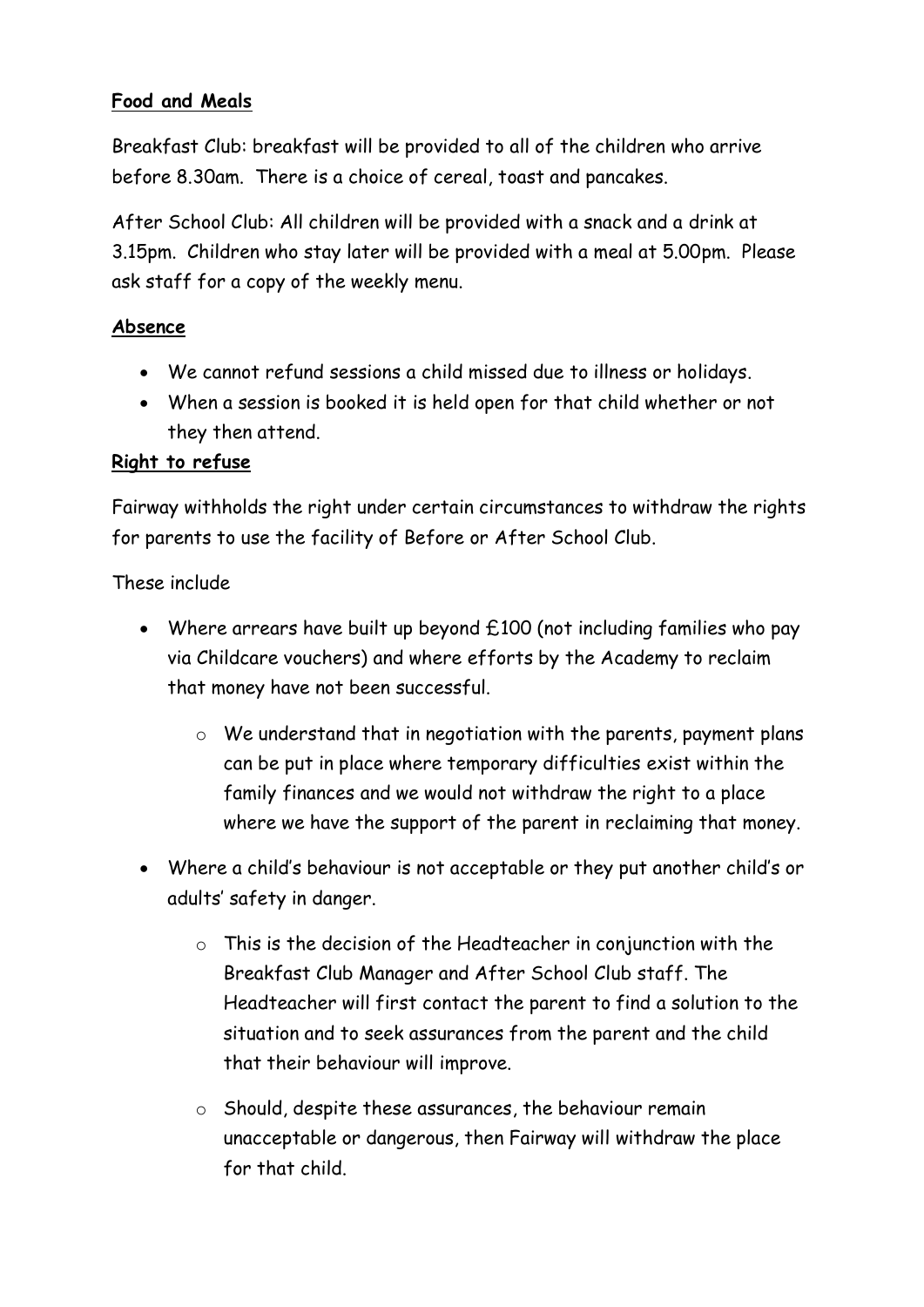- If a place for a child has been withdrawn, either temporarily or permanently, and the child is not collected, Fairway reserves the right to levy a surcharge of £25 per child per occurrence.
	- o In cases of family emergency, the Headteacher will be responsible for the safety of the child. No child will be left unattended and potentially at risk. (See uncollected children guidance from BCC)
	- o Where this surcharge remains unpaid after 28 days, it will be passed to University of Wolverhampton Multi Academy Trust finance department for action.

## **Behaviour in Breakfast and After School Club**

Whilst attending Club, children are expected to:

- Use socially acceptable behaviour
- Respect one another, accepting differences of race, gender, ability, age and religion
- Choose and participate in a variety of activities
- Ask for help if needed
- Be allowed to enjoy their time at the Club.

Positive behaviour is encouraged by:

- Staff acting as positive role models
- Praising appropriate behaviour
- Sticker rewards
- Informing parents about individual achievements
- Breakfast and After School Club awards given out during Friday's session.

### **Dealing with inappropriate behaviour:**

Challenging behaviour will be addressed in a calm, firm and positive manner. The strategies will be as follows:

- First formal verbal warning-pupils are first given a warning to remind them of expected behaviour
- Second formal verbal warning- if necessary, the pupil will be temporarily removed from the activity
- Staff will encourage the child to discuss their behaviour, to explain their actions and to identify strategies for avoiding such incidents in the future
- Should the poor behaviour persist, details of formal warnings will be logged in the Incident Record Book and kept in the child's records
- Formal warnings will be discussed with the child's parents, and all staff will be notified within club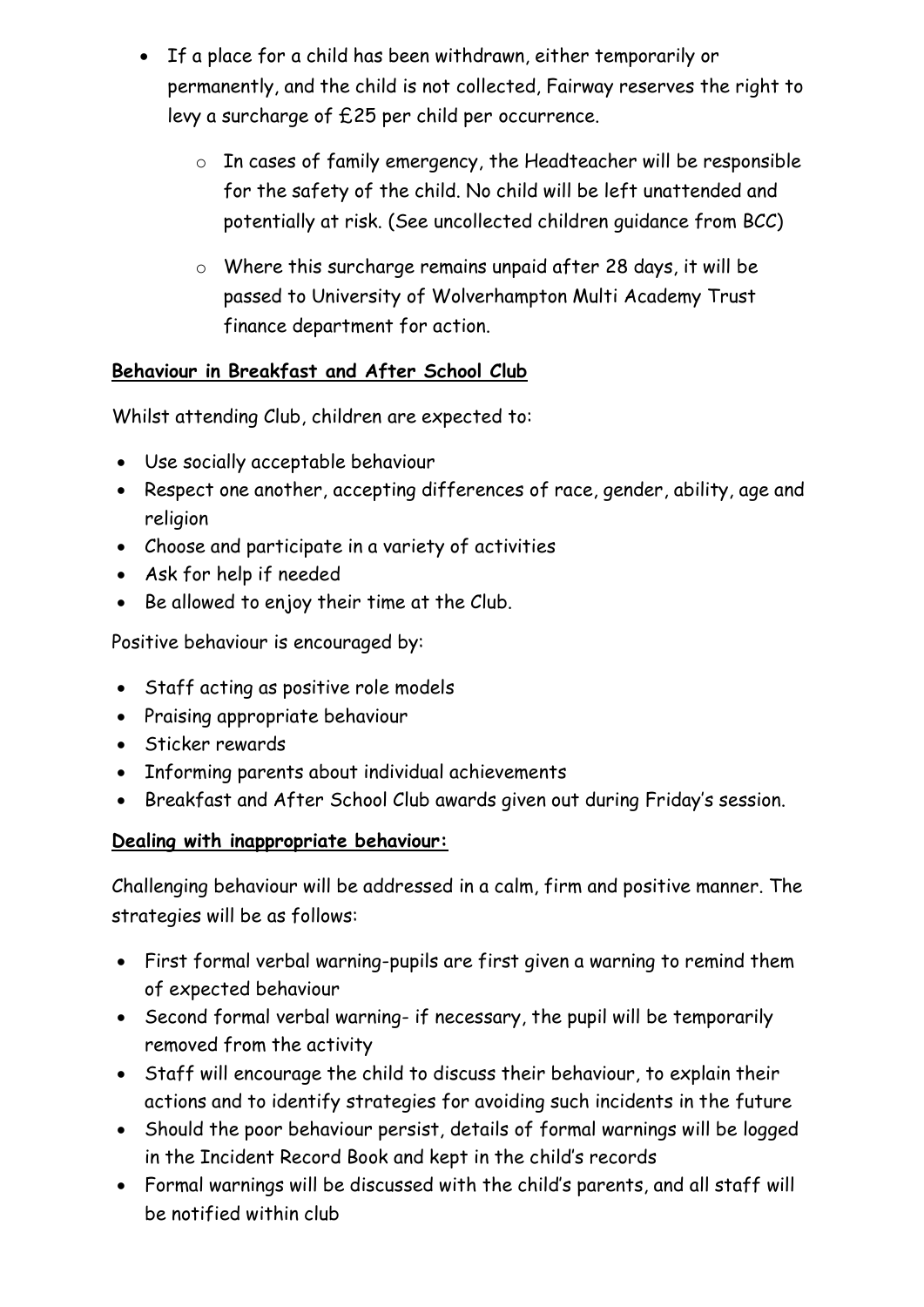- If a child's record becomes a concern or an incident is putting their safety and others at risk, a staff member will inform the Headteacher, who with the Manager, will meet with the parents to discuss concerns and ways to move forward.
- The Manager will inform the Headteacher if behaviour warrants suspension or exclusion.

#### **Temporary suspensions**

Temporary suspensions will be applied in the following situations:

- Where formal warnings have failed to improve a child's persistent, challenging and unacceptable behaviour.
- In the event of an extremely serious or dangerous incident we will suspend a child with immediate effect. We will contact the parents and ask that the child be collected immediately. Immediate suspensions require the Headteacher's agreement.
- At the end of the suspension period the Headteacher will meet with the parents and the child, in order to agree any conditions relating to the child's return to the club.

#### **Permanent exclusions**

In exceptional circumstances, and only when all other attempts at behaviour management have failed, it may be necessary to permanently exclude a child from the setting.

If a child is excluded from the club, the parents will be given a verbal and written explanation of the issues and subsequent actions. The parent has the right to appeal to the Trust Local Advisory Committee (TLAC) against the exclusion within 14 days of receiving written notification of the exclusion.

### **Monitoring**

This agreement will be reviewed every three years and shared with the TLAC.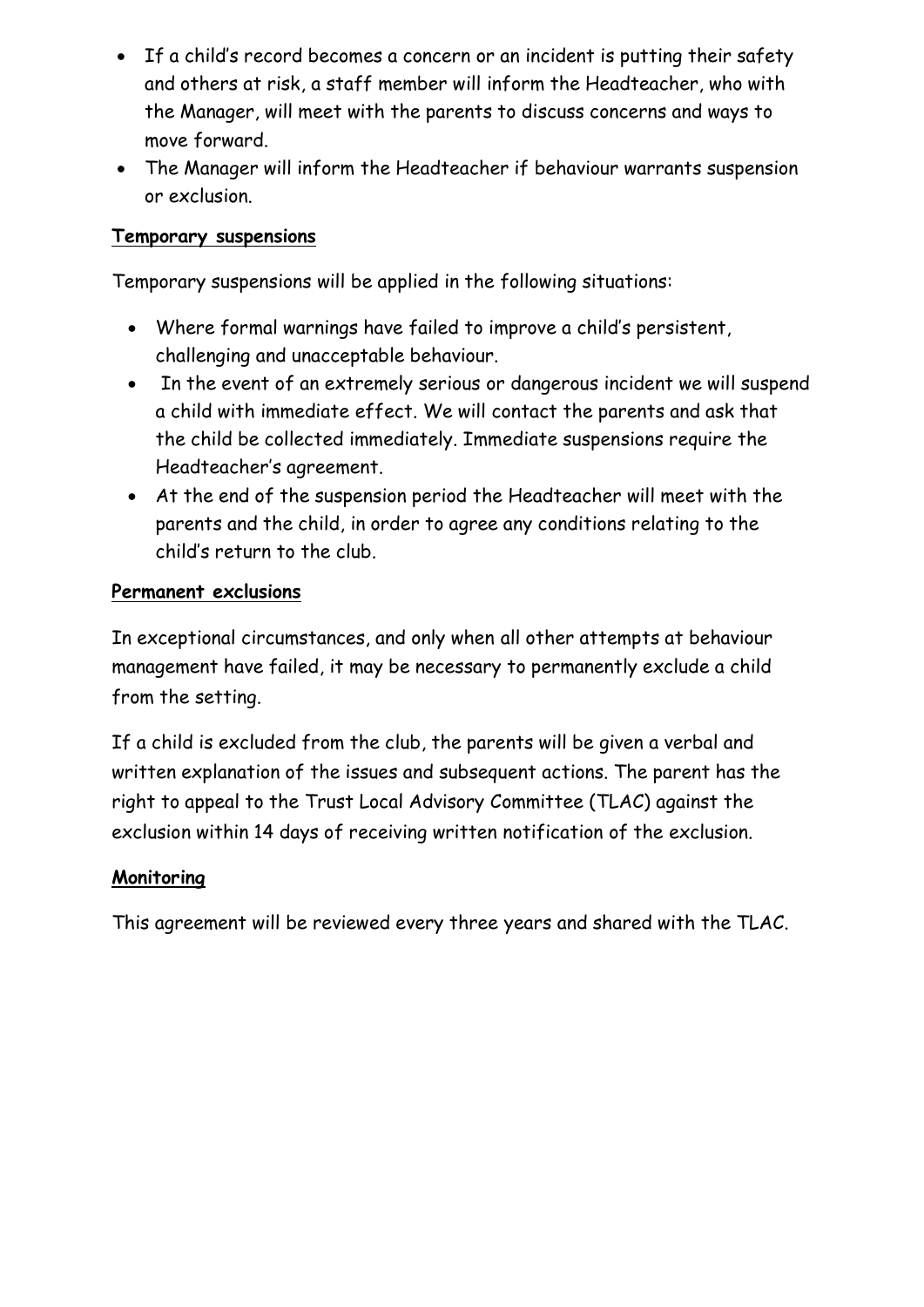# *Fairway Primary Academy*

#### **Breakfast Club and After School Provision**

**Registration form**

| <b>Breakfast Club</b>                       |      |     | After school provision |        |    |  |
|---------------------------------------------|------|-----|------------------------|--------|----|--|
| Name of Child                               |      |     | Date of birth          |        |    |  |
| Class                                       |      |     | Email address          |        |    |  |
| Parent/carer                                |      |     |                        |        |    |  |
| Address                                     |      |     |                        |        |    |  |
|                                             |      |     |                        |        |    |  |
| Home telephone No.                          |      |     | Mobile No.             |        |    |  |
|                                             |      |     |                        |        |    |  |
| Who will collect from<br>after school club? |      |     |                        |        |    |  |
| Does your child have                        |      | Yes |                        |        | No |  |
| any allergies?                              |      |     |                        |        |    |  |
| If yes please give                          |      |     |                        |        |    |  |
| details                                     |      |     |                        |        |    |  |
|                                             |      |     |                        |        |    |  |
|                                             |      |     |                        |        |    |  |
| Doctor                                      |      |     |                        |        |    |  |
| <b>Surgery Address</b>                      |      |     |                        |        |    |  |
|                                             |      |     |                        |        |    |  |
|                                             |      |     |                        |        |    |  |
| Surgery telephone No.                       |      |     |                        |        |    |  |
|                                             |      |     | Emergency contact 1    |        |    |  |
| Name                                        |      |     |                        |        |    |  |
| Relationship                                |      |     |                        |        |    |  |
| Telephone No                                | Home |     |                        | Mobile |    |  |
|                                             |      |     | Emergency contact 2    |        |    |  |
| Name                                        |      |     |                        |        |    |  |
| Relationship                                |      |     |                        |        |    |  |
| Telephone No                                | Home |     |                        | Mobile |    |  |
|                                             |      |     |                        |        |    |  |
|                                             |      |     |                        |        |    |  |